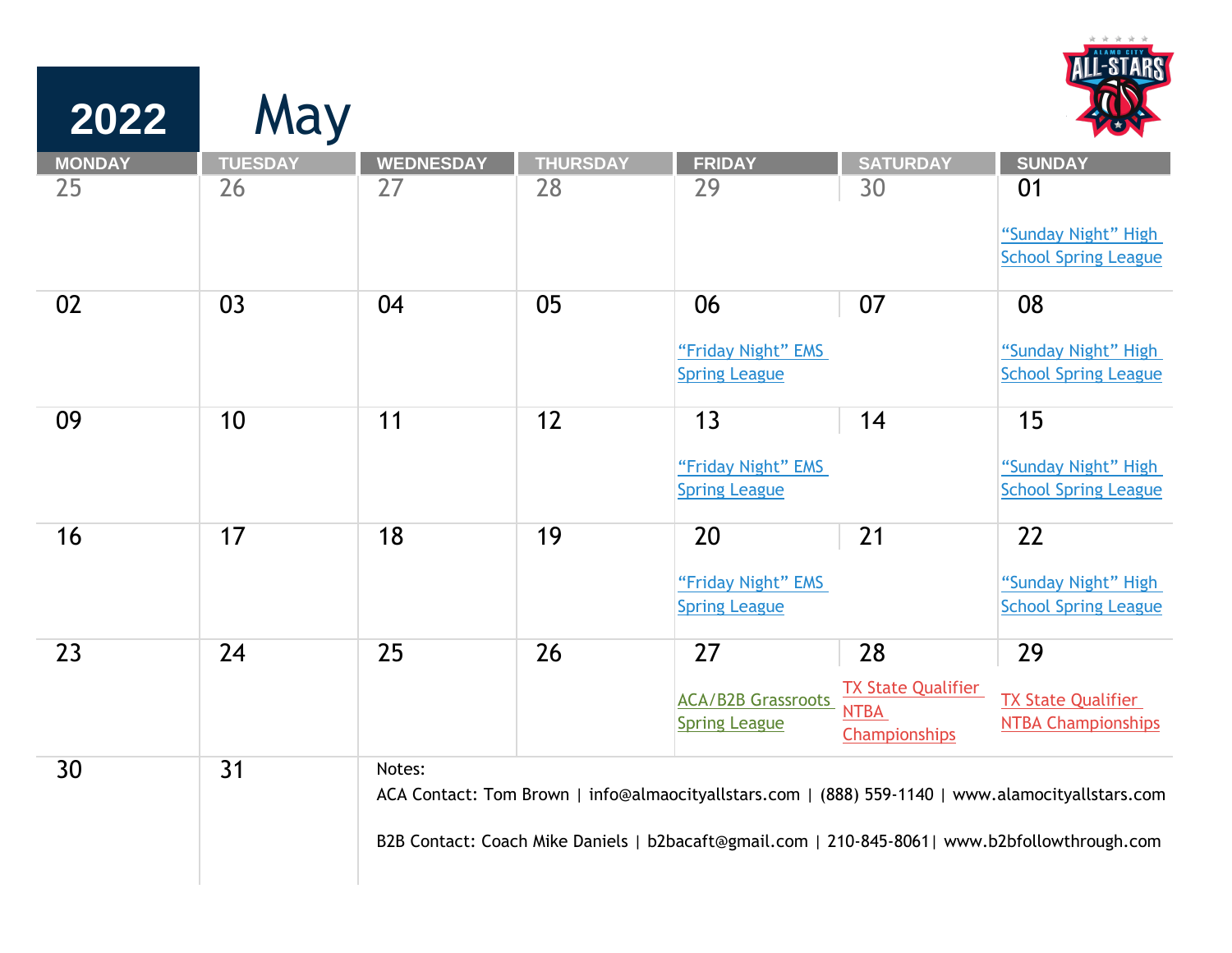

| 2022                                     | June                                     |                                          |                                          |                           |                                       |                                |
|------------------------------------------|------------------------------------------|------------------------------------------|------------------------------------------|---------------------------|---------------------------------------|--------------------------------|
| <b>MONDAY</b>                            | <b>TUESDAY</b>                           | <b>WEDNESDAY</b>                         | <b>THURSDAY</b>                          | <b>FRIDAY</b>             | <b>SATURDAY</b>                       | <b>SUNDAY</b>                  |
| 30                                       | 31                                       | 01                                       | 02                                       | 03                        | 04                                    | 05                             |
|                                          |                                          |                                          |                                          | <b>ACA/B2B Grassroots</b> |                                       |                                |
|                                          |                                          |                                          |                                          | <b>Spring League</b>      |                                       |                                |
| 06                                       | 07                                       | 08                                       | 09                                       | 10                        | 11                                    | 12                             |
| <b>ACA Summer</b><br><b>Camp Program</b> | <b>ACA Summer</b><br><b>Camp Program</b> | <b>ACA Summer</b><br><b>Camp Program</b> | <b>ACA Summer</b><br><b>Camp Program</b> | <b>ACA/B2B Grassroots</b> |                                       |                                |
|                                          |                                          |                                          |                                          | <b>Spring League</b>      |                                       |                                |
| 13                                       | 14                                       | 15                                       | 16                                       | 17                        | 18                                    | 19                             |
| <b>ACA Summer</b>                        | <b>ACA Summer</b>                        | <b>ACA Summer</b>                        | <b>ACA Summer</b>                        | <b>ACA/B2B Grassroots</b> |                                       | "Sunday Night" High            |
| <b>Camp Program</b>                      | <b>Camp Program</b>                      | <b>Camp Program</b>                      | <b>Camp Program</b>                      | <b>Spring League</b>      |                                       | <b>School Summer</b><br>League |
|                                          |                                          |                                          |                                          | <b>ACA Summer</b>         |                                       |                                |
|                                          |                                          |                                          |                                          | Camp Program              | <b>Father's Day Out</b><br>Tournament | Father's Day Out<br>Tournament |
|                                          |                                          |                                          |                                          |                           |                                       |                                |
| 20                                       | 21                                       | 22                                       | 23                                       | 24                        | 25                                    | 26                             |
| <b>ACA Summer</b>                        | <b>ACA Summer</b><br><b>Camp Program</b> | <b>ACA Summer</b>                        | <b>ACA Summer</b>                        | <b>ACA Summer</b>         |                                       | "Sunday Night" High            |
| <b>Camp Program</b>                      |                                          | <b>Camp Program</b>                      | <b>Camp Program</b>                      | <b>Camp Program</b>       |                                       | <b>School Summer</b>           |
|                                          |                                          |                                          |                                          |                           |                                       | League                         |
| 27                                       | 28                                       | 29                                       | 30                                       | 01                        | 02                                    | 03                             |
| <b>ACA Summer</b>                        | <b>ACA Summer</b>                        | <b>ACA Summer</b>                        | <b>ACA Summer</b>                        |                           |                                       | "Sunday Night" High            |
| <b>Camp Program</b>                      | <b>Camp Program</b>                      | <b>Camp Program</b>                      | <b>Camp Program</b>                      |                           |                                       | <b>School Summer</b>           |
|                                          |                                          |                                          |                                          |                           |                                       | League                         |
| 04                                       | 05                                       | Notes:                                   |                                          |                           |                                       |                                |

ACA Contact: Tom Brown | info@almaocityallstars.com | (888) 559-1140 |<www.alamocityallstars.com>

B2B Contact: Coach Mike Daniels | b2bacaft@gmail.com | 210-845-8061|<www.b2bfollowthrough.com>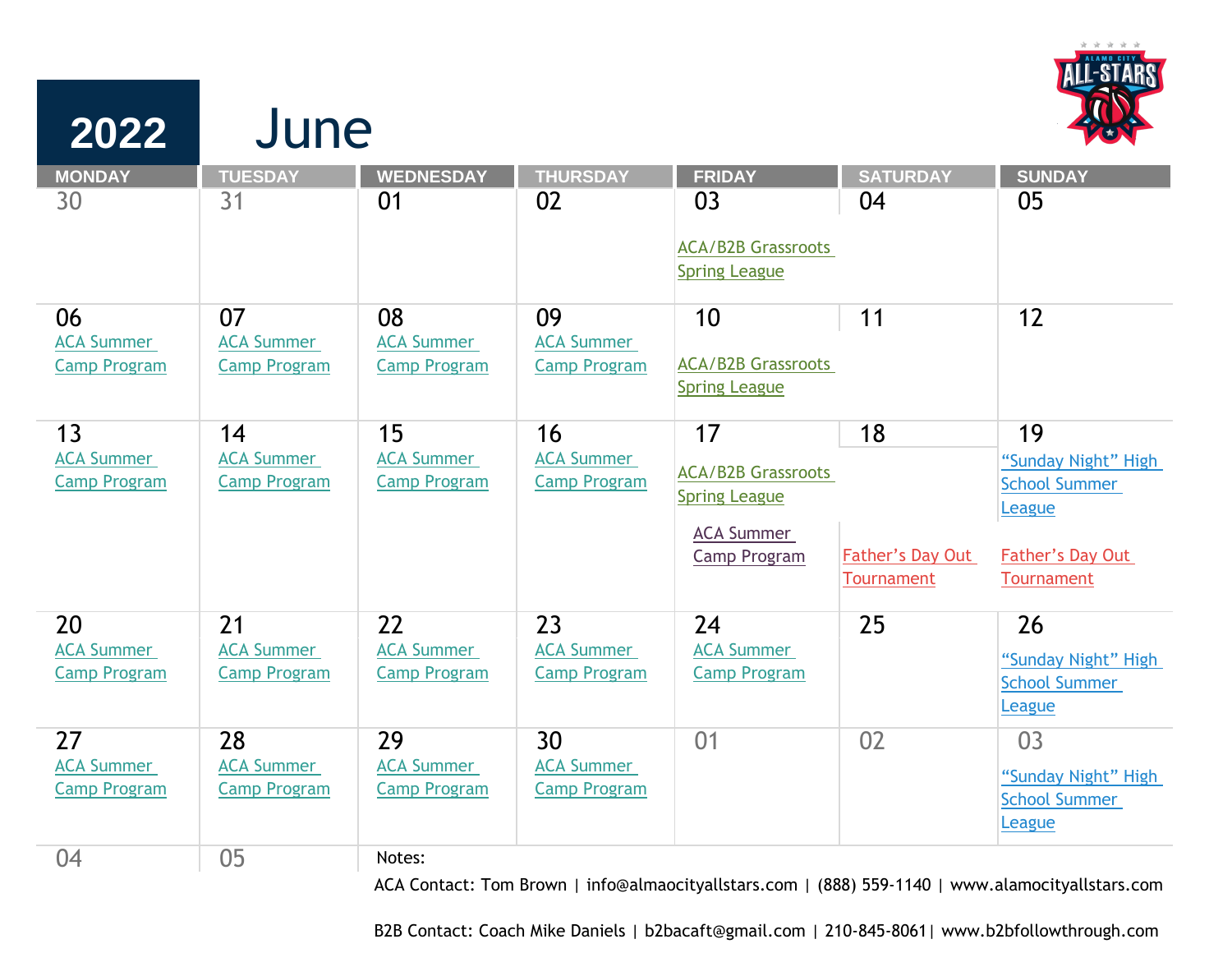| 2022                                     | July                                     |                                          |                                          |                                            |                 |                                                       |
|------------------------------------------|------------------------------------------|------------------------------------------|------------------------------------------|--------------------------------------------|-----------------|-------------------------------------------------------|
| <b>MONDAY</b>                            | <b>TUESDAY</b>                           | <b>WEDNESDAY</b>                         | <b>THURSDAY</b>                          | <b>FRIDAY</b>                              | <b>SATURDAY</b> | <b>SUNDAY</b>                                         |
| 27                                       | 28                                       | 29                                       | 30                                       | 01                                         | 02              | 03                                                    |
|                                          |                                          |                                          |                                          | "Friday Night" EMS<br><b>Summer League</b> |                 | "Sunday Night" High<br><b>School Summer</b><br>League |
|                                          |                                          |                                          |                                          | <b>ACA Summer</b>                          |                 |                                                       |
|                                          |                                          |                                          |                                          | <b>Camp Program</b>                        |                 |                                                       |
| 04                                       | 05                                       | 06                                       | 07                                       | 08                                         | 09              | 10                                                    |
|                                          |                                          |                                          |                                          | "Friday Night" EMS<br><b>Summer League</b> |                 |                                                       |
| <b>ACA Summer</b>                        | <b>ACA Summer</b>                        | <b>ACA Summer</b>                        | <b>ACA Summer</b>                        | <b>ACA Summer</b>                          |                 | "Sunday Night" High                                   |
| <b>Camp Program</b>                      | <b>Camp Program</b>                      | <b>Camp Program</b>                      | <b>Camp Program</b>                      | <b>Camp Program</b>                        |                 | <b>School Summer</b>                                  |
|                                          |                                          |                                          |                                          |                                            |                 | League                                                |
| 11                                       | 12                                       | 13                                       | 14                                       | 15                                         | 16              | 17                                                    |
|                                          |                                          |                                          |                                          | "Friday Night" EMS<br><b>Summer League</b> |                 | "Sunday Night" High<br><b>School Summer</b><br>League |
| <b>ACA Summer</b><br><b>Camp Program</b> | <b>ACA Summer</b><br><b>Camp Program</b> | <b>ACA Summer</b><br><b>Camp Program</b> | <b>ACA Summer</b><br><b>Camp Program</b> | <b>ACA Summer</b><br><b>Camp Program</b>   |                 |                                                       |
|                                          |                                          |                                          |                                          |                                            |                 |                                                       |

\* \* \* \* \*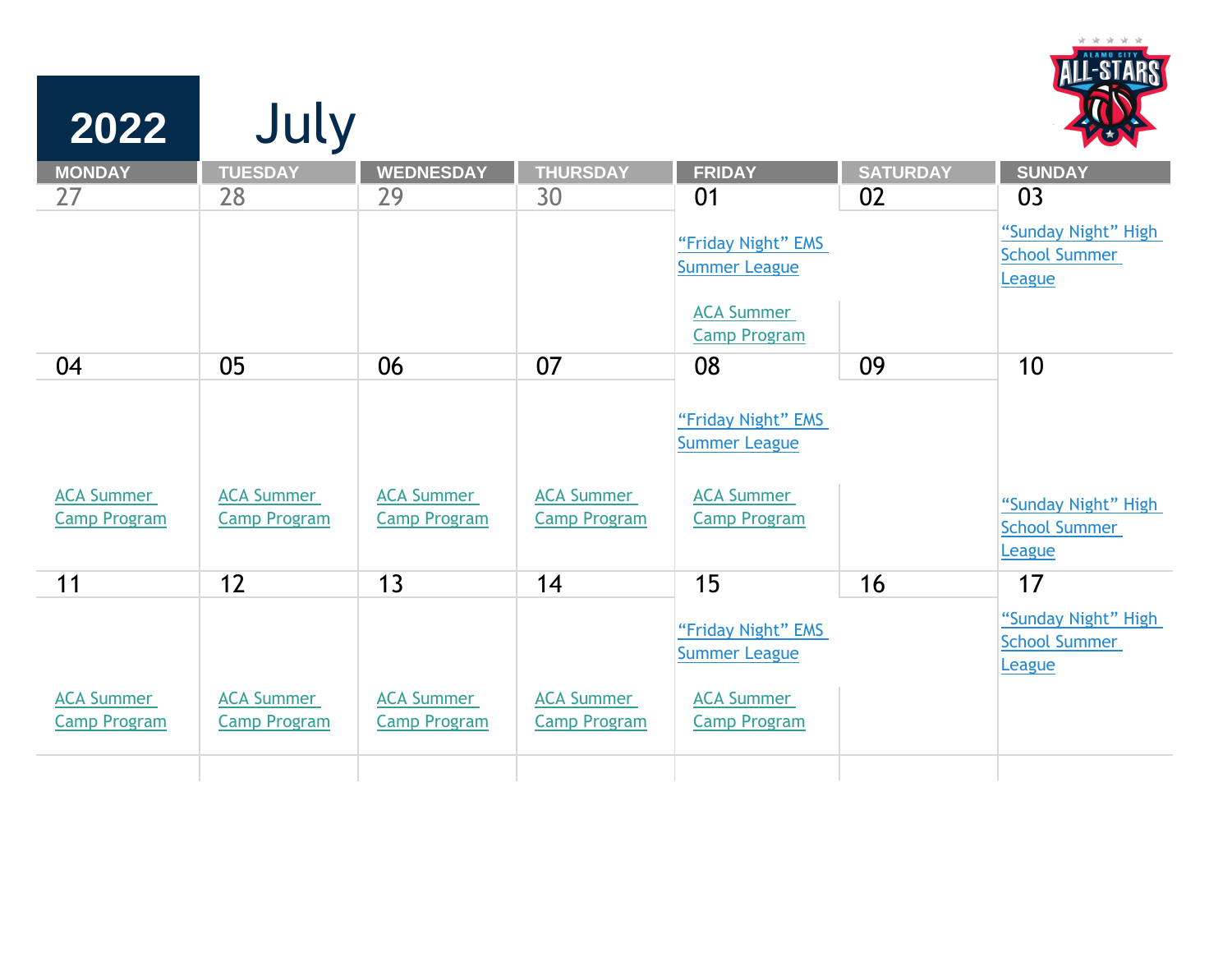| 18                  | 19                  | 20                  | 21                  | 22                   | 23 | 24                                                                                               |
|---------------------|---------------------|---------------------|---------------------|----------------------|----|--------------------------------------------------------------------------------------------------|
| <b>ACA Summer</b>   | <b>ACA Summer</b>   | <b>ACA Summer</b>   | <b>ACA Summer</b>   |                      |    | "Sunday Night" High                                                                              |
| <b>Camp Program</b> | <b>Camp Program</b> | <b>Camp Program</b> | <b>Camp Program</b> | "Friday Night" EMS   |    | <b>School Summer</b>                                                                             |
|                     |                     |                     |                     | <b>Summer League</b> |    | League                                                                                           |
|                     |                     |                     |                     | <b>ACA Summer</b>    |    |                                                                                                  |
|                     |                     |                     |                     | <b>Camp Program</b>  |    | <b>Alamo City Summer Alamo City Summer</b>                                                       |
|                     |                     |                     |                     |                      |    | Sizzler Tournament Sizzler Tournament                                                            |
| 25                  | 26                  | 27                  | 28                  | 29                   | 30 | 31                                                                                               |
|                     |                     |                     |                     |                      |    |                                                                                                  |
|                     |                     |                     |                     | "Friday Night" EMS   |    |                                                                                                  |
|                     |                     |                     |                     | <b>Summer League</b> |    |                                                                                                  |
| <b>ACA Summer</b>   | <b>ACA Summer</b>   | <b>ACA Summer</b>   | <b>ACA Summer</b>   | <b>ACA Summer</b>    |    |                                                                                                  |
| <b>Camp Program</b> | <b>Camp Program</b> | <b>Camp Program</b> | <b>Camp Program</b> | <b>Camp Program</b>  |    | "Sunday Night" High                                                                              |
|                     |                     |                     |                     |                      |    | <b>School Summer</b>                                                                             |
|                     |                     |                     |                     |                      |    | League                                                                                           |
| 01                  | 02                  | Notes:              |                     |                      |    |                                                                                                  |
|                     |                     |                     |                     |                      |    | ACA Contact: Tom Brown   info@almaocityallstars.com   (888) 559-1140   www.alamocityallstars.com |
|                     |                     |                     |                     |                      |    |                                                                                                  |
|                     |                     |                     |                     |                      |    | B2B Contact: Coach Mike Daniels   b2bacaft@gmail.com   210-845-8061  www.b2bfollowthrough.com    |
|                     |                     |                     |                     |                      |    |                                                                                                  |
|                     |                     |                     |                     |                      |    |                                                                                                  |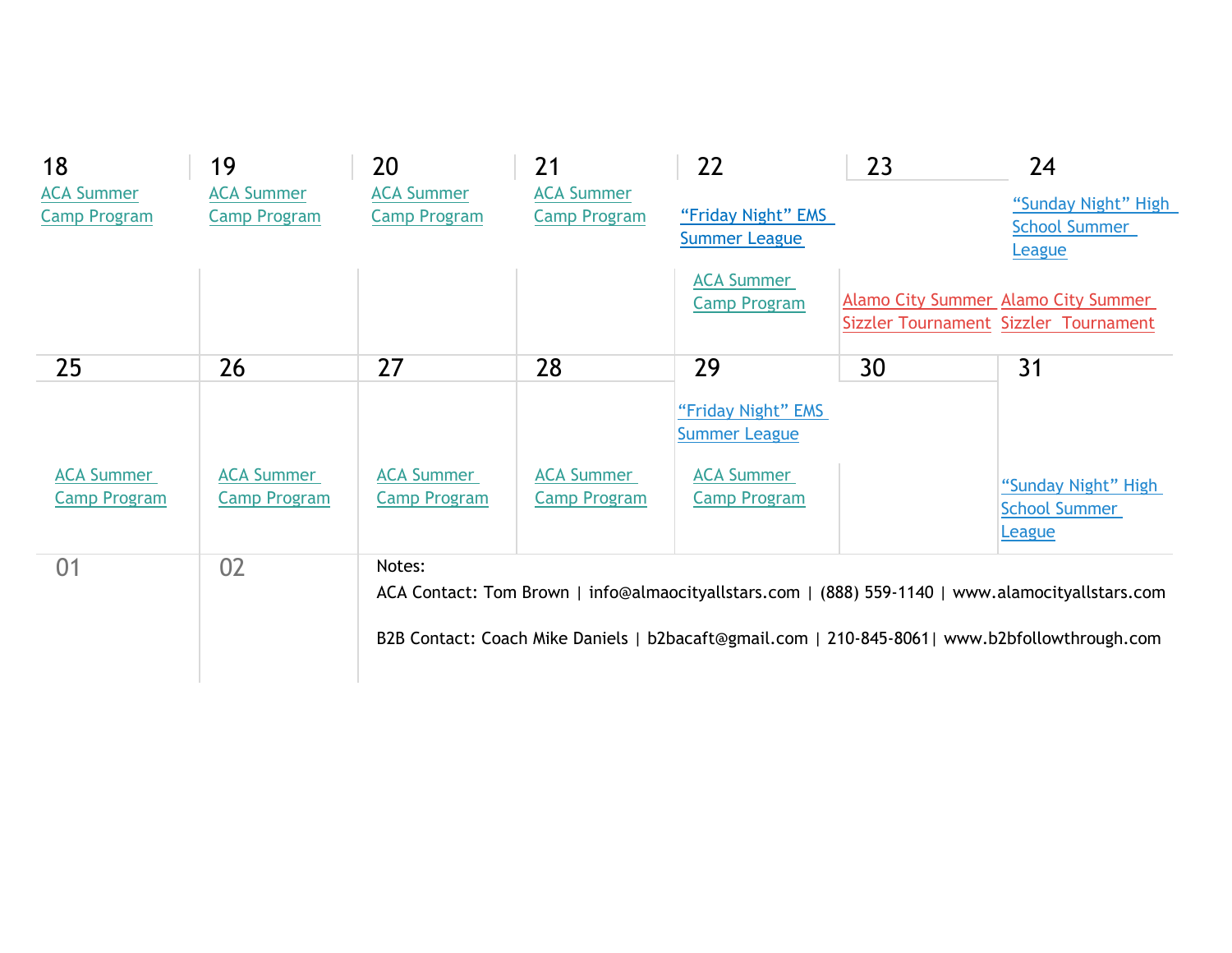

| 2022                                     | August                                   |                                          |                                          |                                                                 |                                       |                                                                                                         |  |
|------------------------------------------|------------------------------------------|------------------------------------------|------------------------------------------|-----------------------------------------------------------------|---------------------------------------|---------------------------------------------------------------------------------------------------------|--|
| <b>MONDAY</b>                            | <b>TUESDAY</b>                           | <b>WEDNESDAY</b>                         | <b>THURSDAY</b>                          | <b>FRIDAY</b>                                                   | <b>SATURDAY</b>                       | <b>SUNDAY</b>                                                                                           |  |
| 01                                       | 02                                       | 03                                       | 04                                       | 05<br>"Friday Night" EMS<br><b>Summer League</b>                | 06                                    | 07                                                                                                      |  |
| <b>ACA Summer</b><br><b>Camp Program</b> | <b>ACA Summer</b><br><b>Camp Program</b> | <b>ACA Summer</b><br><b>Camp Program</b> | <b>ACA Summer</b><br><b>Camp Program</b> | <b>ACA Summer</b><br><b>Camp Program</b>                        |                                       |                                                                                                         |  |
| 08                                       | 09                                       | 10                                       | 11                                       | 12                                                              | 13                                    | 14                                                                                                      |  |
| <b>ACA Summer</b>                        | <b>ACA Summer</b>                        | <b>ACA Summer</b>                        | <b>ACA Summer</b>                        | "Friday Night" EMS<br><b>Summer League</b><br><b>ACA Summer</b> |                                       |                                                                                                         |  |
| <b>Camp Program</b>                      | <b>Camp Program</b>                      | <b>Camp Program</b>                      | <b>Camp Program</b>                      | <b>Camp Program</b>                                             | <b>Back to School</b><br>Invitational | <b>Back to School</b><br>Invitational                                                                   |  |
| 15                                       | 16                                       | 17                                       | 18                                       | 19<br><b>ACA/B2B Grassroots</b><br><b>Summer League</b>         | 20                                    | 21                                                                                                      |  |
| 22                                       | 23                                       | 24                                       | 25                                       | 26<br><b>ACA/B2B Grassroots</b><br><b>Summer League</b>         | 27                                    | 28                                                                                                      |  |
| 29                                       | 30                                       | 31                                       | 01                                       | 02                                                              | 03                                    | 04                                                                                                      |  |
| 05                                       | 06                                       |                                          |                                          |                                                                 |                                       | Notes: ACA Contact: Tom Brown   info@almaocityallstars.com   (888) 559-1140   www.alamocityallstars.com |  |

B2B Contact: Coach Mike Daniels | b2bacaft@gmail.com | 210-845-8061| <www.b2bfollowthrough.com>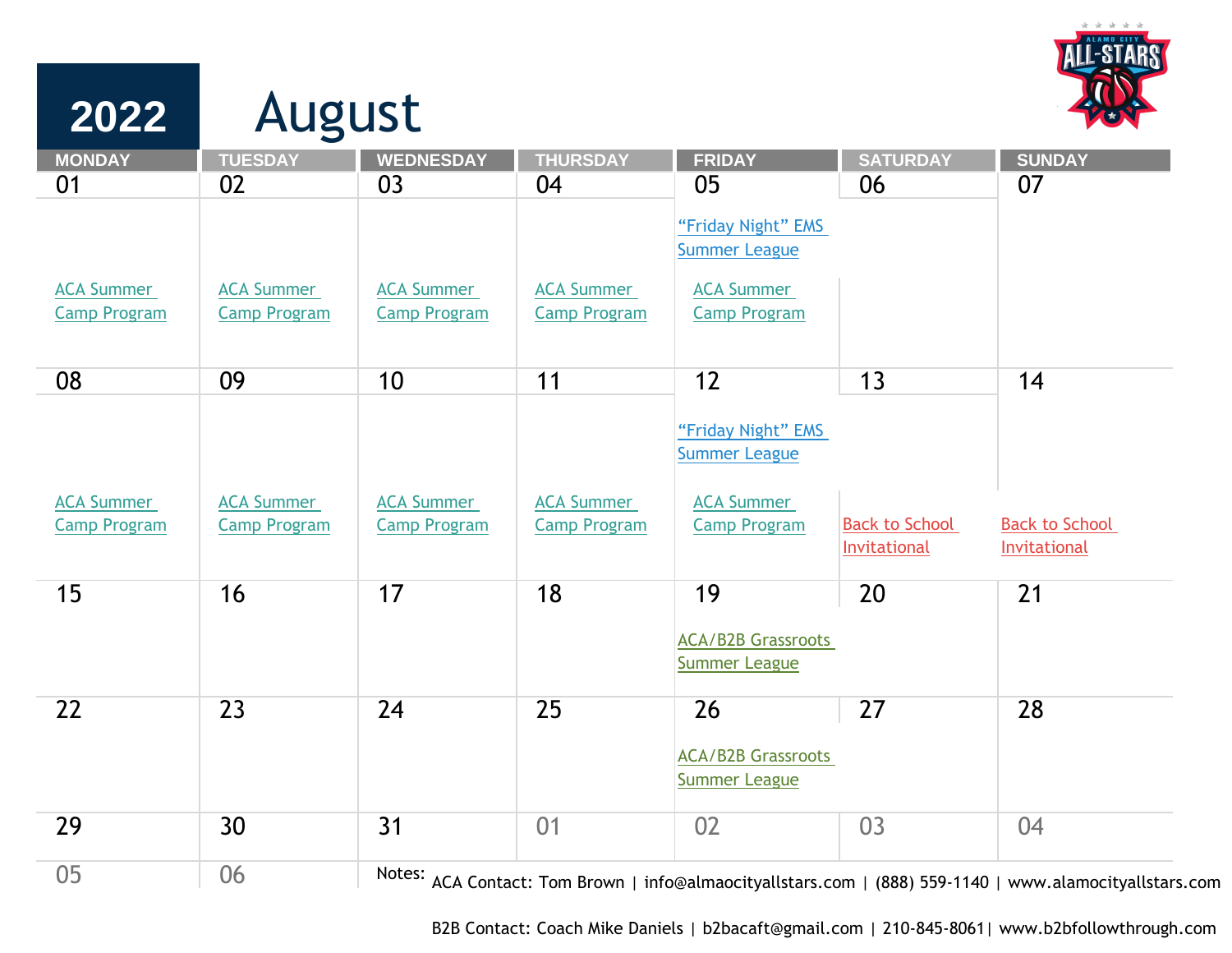

## **2022 MONDAY TUESDAY WEDNESDAY THURSDAY FRIDAY SATURDAY SUNDAY** 29 30 31 01 02 03 04 [ACA/B2B Grassroots](https://alamocityallstars.com/event/aca-b2b-grassroots-summer-league/)  [Summer League](https://alamocityallstars.com/event/aca-b2b-grassroots-summer-league/) 05 06 07 08 09 10 11 [ACA/B2B Grassroots](https://alamocityallstars.com/event/aca-b2b-grassroots-summer-league/)  [Summer League](https://alamocityallstars.com/event/aca-b2b-grassroots-summer-league/) 12 13 14 15 16 17 18 "Friday Night" EMS [Fall League – Sept](https://alamocityallstars.com/event/friday-night-ems-fall-league-2022/)  [16th](https://alamocityallstars.com/event/friday-night-ems-fall-league-2022/) ["Sunday Night" HS](https://alamocityallstars.com/event/sunday-hs-fall-league-uil-tapps-other-2022/)  [Fall League](https://alamocityallstars.com/event/sunday-hs-fall-league-uil-tapps-other-2022/) 19 20 21 22 23 24 25 "Friday Night" EMS [Fall League – Sept](https://alamocityallstars.com/event/friday-night-ems-fall-league-2022/)  [16th](https://alamocityallstars.com/event/friday-night-ems-fall-league-2022/) ["Sunday Night" HS](https://alamocityallstars.com/event/sunday-hs-fall-league-uil-tapps-other-2022/)  [Fall League](https://alamocityallstars.com/event/sunday-hs-fall-league-uil-tapps-other-2022/) 26 27 28 29 30 01 02 "Friday Night" EMS [Fall League – Sept](https://alamocityallstars.com/event/friday-night-ems-fall-league-2022/)  [16th](https://alamocityallstars.com/event/friday-night-ems-fall-league-2022/) 03 04 Notes: ACA Contact: Tom Brown | info@almaocityallstars.com | (888) 559-1140 |<www.alamocityallstars.com> B2B Contact: Coach Mike Daniels | b2bacaft@gmail.com | 210-845-8061[| www.b2bfollowthrough.com](www.b2bfollowthrough.com)

September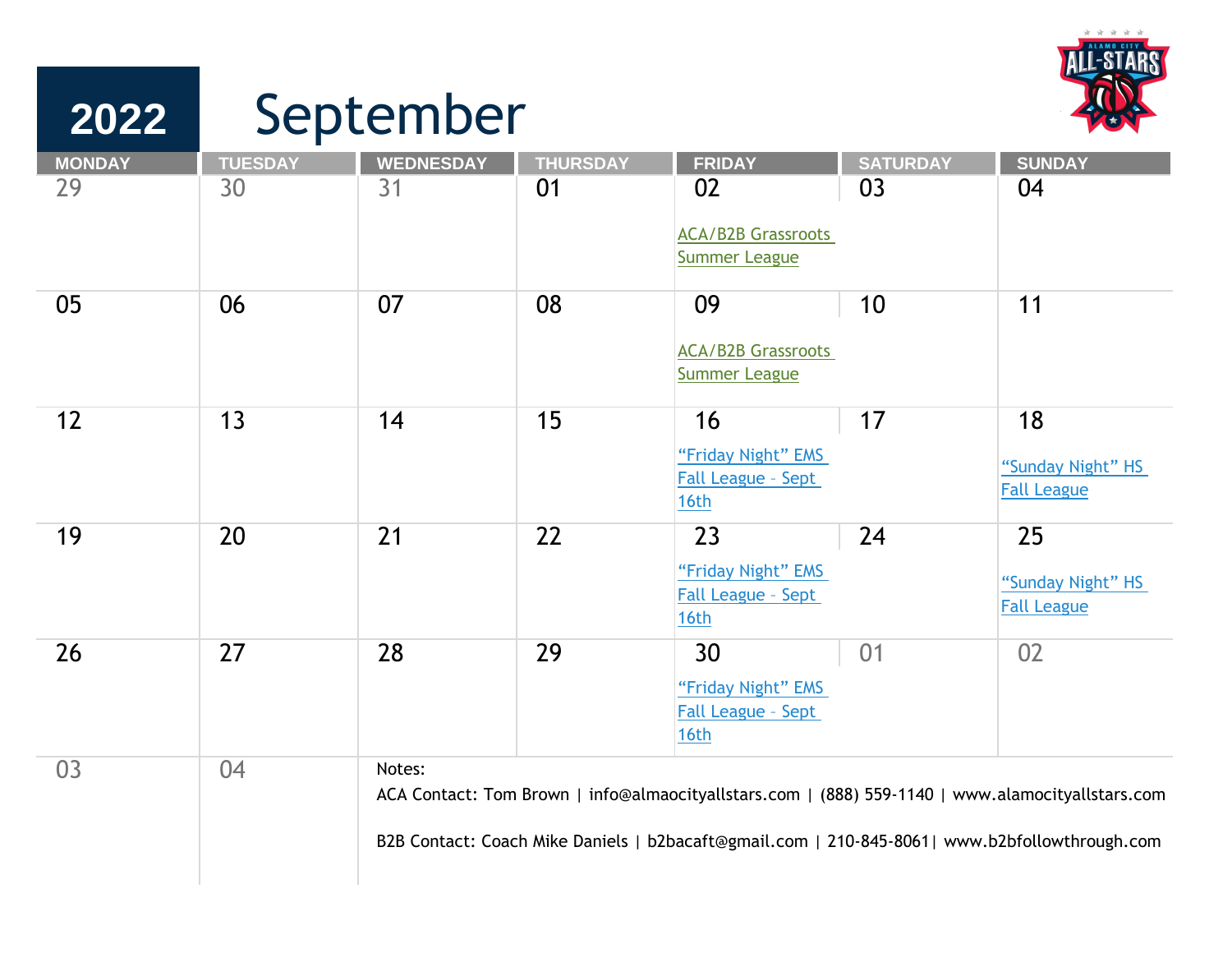

## **2022 MONDAY TUESDAY WEDNESDAY THURSDAY FRIDAY SATURDAY SUNDAY** 26 27 28 29 30 01 02 ["Friday Night" EMS](https://alamocityallstars.com/event/friday-night-ems-fall-league-2022/)  [Fall League – Sept](https://alamocityallstars.com/event/friday-night-ems-fall-league-2022/)  [16th](https://alamocityallstars.com/event/friday-night-ems-fall-league-2022/) ["Sunday Night" HS](https://alamocityallstars.com/event/sunday-hs-fall-league-uil-tapps-other-2022/)  [Fall League](https://alamocityallstars.com/event/sunday-hs-fall-league-uil-tapps-other-2022/) 03 04 05 06 07 08 09 ["Friday Night" EMS](https://alamocityallstars.com/event/friday-night-ems-fall-league-2022/)  [Fall League – Sept](https://alamocityallstars.com/event/friday-night-ems-fall-league-2022/)  [16th](https://alamocityallstars.com/event/friday-night-ems-fall-league-2022/) "Sunday Night" HS [Fall League](https://alamocityallstars.com/event/sunday-hs-fall-league-uil-tapps-other-2022/) 10 11 12 13 14 15 16 "Friday Night" EMS [Fall League – Sept](https://alamocityallstars.com/event/friday-night-ems-fall-league-2022/)  [16th](https://alamocityallstars.com/event/friday-night-ems-fall-league-2022/) ["Sunday Night" HS](https://alamocityallstars.com/event/sunday-hs-fall-league-uil-tapps-other-2022/)  [Fall League](https://alamocityallstars.com/event/sunday-hs-fall-league-uil-tapps-other-2022/) 17 18 19 20 21 22 23 "Friday Night" EMS [Fall League – Sept](https://alamocityallstars.com/event/friday-night-ems-fall-league-2022/)  [16th](https://alamocityallstars.com/event/friday-night-ems-fall-league-2022/) 24 25 26 27 28 29 30 "Friday Night" EMS [Fall League – Sept](https://alamocityallstars.com/event/friday-night-ems-fall-league-2022/)  [16th](https://alamocityallstars.com/event/friday-night-ems-fall-league-2022/) 31 01 **October** Notes: ACA Contact: Tom Brown | info@almaocityallstars.com | (888) 559-1140 |<www.alamocityallstars.com>

B2B Contact: Coach Mike Daniels | b2bacaft@gmail.com | 210-845-8061|<www.b2bfollowthrough.com>